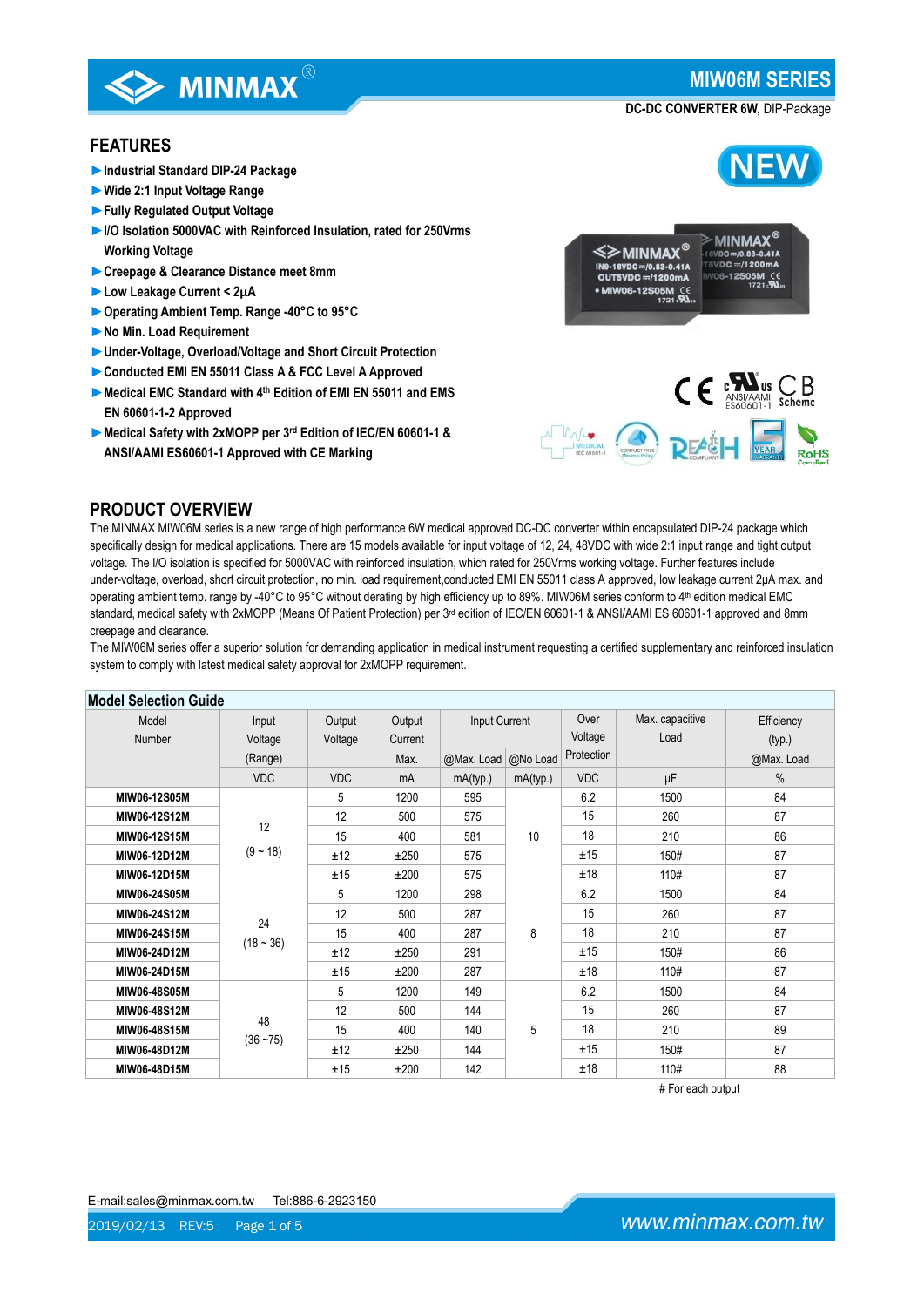

**DC-DC CONVERTER 6W,** DIP-Package

## **Input Specifications**

| <b>HINAL ANAAHIAAHAIM</b>         |                                         |        |       |                  |            |
|-----------------------------------|-----------------------------------------|--------|-------|------------------|------------|
| Parameter                         | Model                                   | Min.   | Typ.  | Max.             | Unit       |
|                                   | 12V Input Models                        | $-0.7$ | $--$  | 25               |            |
| Input Surge Voltage (1 sec. max.) | 24V Input Models                        | $-0.7$ | $---$ | 50               |            |
|                                   | 48V Input Models                        | $-0.7$ | $--$  | 100              |            |
|                                   | 12V Input Models                        | $---$  | ---   | 9                |            |
| Start-Up Threshold Voltage        | 24V Input Models                        | ---    | ---   | 18               | <b>VDC</b> |
|                                   | 48V Input Models                        | $---$  | ---   | 36               |            |
|                                   | 12V Input Models                        | ---    | 8     | ---              |            |
| Under Voltage Shutdown            | 24V Input Models                        | ---    | 16    | $---$            |            |
|                                   | 48V Input Models                        | ---    | 34    | $---$            |            |
| Start Up Time (Power On)          | Nominal Vin and Constant Resistive Load | ---    |       | 30               | ms         |
| Input Filter                      | All Models                              |        |       | Internal Pi Type |            |

## **Output Specifications**

| Parameter                                                                   | Conditions           |                                                         | Min. | Typ.  | Max.  | Unit                |
|-----------------------------------------------------------------------------|----------------------|---------------------------------------------------------|------|-------|-------|---------------------|
| <b>Output Voltage Setting Accuracy</b>                                      |                      |                                                         | ---  | ---   | ±1.0  | %Vnom.              |
| Output Voltage Balance                                                      |                      | Dual Output, Balanced Loads                             | ---  | ±0.5  | ±2.0  | $\%$                |
| Line Regulation                                                             |                      | Vin=Min. to Max. @Full Load                             | ---  | ---   | ±0.5  | $\%$                |
|                                                                             | lo=0% to 100%        | Single Output                                           | ---  | ---   | ±0.5  | $\%$                |
| Load Regulation                                                             |                      | Dual Output                                             | ---  | ---   | ±1.0  | $\%$                |
| Load Cross Regulation (Dual Output)<br>Asymmetrical Load 25%/100% Full Load |                      | ---                                                     | ---  | ±5.0  | $\%$  |                     |
| Minimum Load                                                                |                      | No minimum Load Requirement                             |      |       |       |                     |
| Ripple & Noise                                                              | 0-20 MHz Bandwidth   | Measured with a 1µF/25V MLCC                            | ---  | ---   | 70    | $mV_{P-P}$          |
| <b>Transient Recovery Time</b>                                              |                      |                                                         | ---  | 300   | ---   | usec                |
| <b>Transient Response Deviation</b>                                         | 25% Load Step Change |                                                         | ---  | ±3    | ±5    | $\%$                |
| <b>Temperature Coefficient</b>                                              |                      |                                                         | ---  | ±0.01 | $---$ | $\%$ <sup>o</sup> C |
| Over Load Protection                                                        |                      |                                                         | ---  | 150   | ---   | $\%$                |
| <b>Short Circuit Protection</b>                                             |                      | Continuous, Automatic Recovery (Hiccup Mode 0.5Hz typ.) |      |       |       |                     |

## **Isolation, Safety Standards**

| Parameter                                                                                                                        | Conditions                                                |      | Typ. | Max. | Unit          |  |
|----------------------------------------------------------------------------------------------------------------------------------|-----------------------------------------------------------|------|------|------|---------------|--|
|                                                                                                                                  | 60 Seconds                                                |      |      |      |               |  |
| I/O Isolation Voltage                                                                                                            | Reinforced insulation, rated for 250 Vrms working voltage | 5000 |      |      | <b>VACrms</b> |  |
| Leakage Current                                                                                                                  | 240VAC, 60Hz                                              | ---  |      | 2    | μA            |  |
| <b>I/O Isolation Resistance</b>                                                                                                  | 500 VDC                                                   | 10   |      | ---  | $G\Omega$     |  |
| I/O Isolation Capacitance                                                                                                        | 100kHz, 1V                                                | ---  | ---  | 40   | pF            |  |
| ANSI/AAMI ES 60601-1, CAN/CSA-C22.2 No. 60601-1                                                                                  |                                                           |      |      |      |               |  |
| <b>Safety Standards</b>                                                                                                          | IEC/EN 60601-1 3rd Edition 2xMOPP                         |      |      |      |               |  |
| ANSI/AAMI ES 60601-1 2xMOPP recognition (UL certificate), IEC/EN 60601-1 3 <sup>rd</sup> Edition (CB-report)<br>Safety Approvals |                                                           |      |      |      |               |  |

| <b>General Specifications</b> |                                   |                          |      |       |       |
|-------------------------------|-----------------------------------|--------------------------|------|-------|-------|
| Parameter                     | Conditions                        | Min.                     | Typ. | Max.  | Unit  |
| <b>Switching Frequency</b>    |                                   | $\overline{\phantom{a}}$ | 330  | $---$ | kHz   |
| MTBF (calculated)             | MIL-HDBK-217F@25°C, Ground Benign | 4.667.952                | $--$ | $---$ | Hours |

| <b>Environmental Specifications</b>           |                          |        |          |
|-----------------------------------------------|--------------------------|--------|----------|
| Parameter                                     | Min.                     | Max.   | Unit     |
| Operating Ambient Temperature Range           | -40                      | $+95$  | °C       |
| (See Power Derating Curve)                    |                          |        |          |
| Case Temperature                              | ---                      | $+105$ | °C       |
| Storage Temperature Range                     | $-50$                    | $+125$ | °C       |
| Humidity (non condensing)                     | $\overline{\phantom{a}}$ | 95     | % rel. H |
| Lead Temperature (1.5mm from case for 10Sec.) | $\overline{\phantom{a}}$ | 260    | °C       |

E-mail:sales@minmax.com.tw Tel:886-6-2923150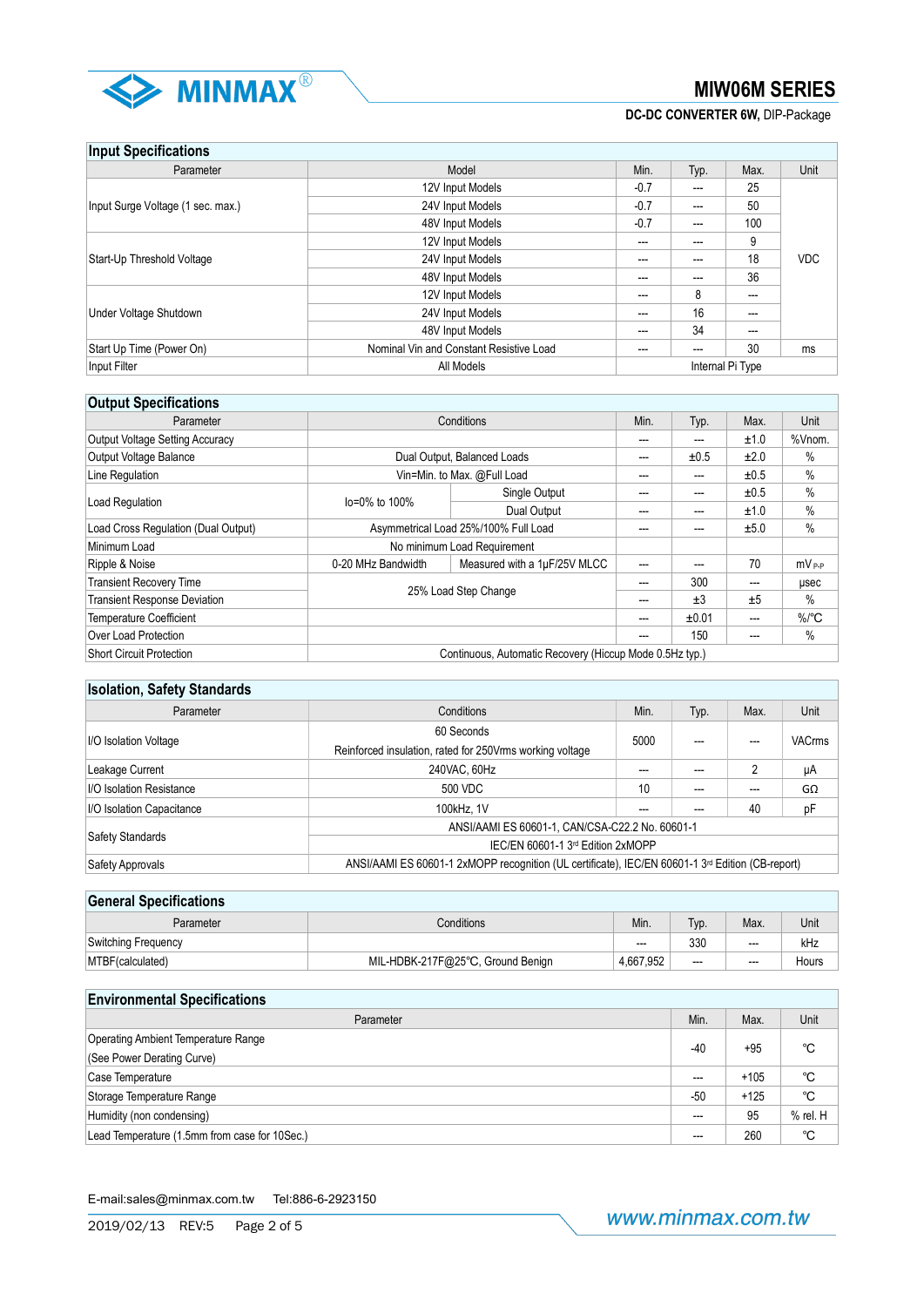

## **DC-DC CONVERTER 6W,** DIP-Package

## **EMC Specifications**

| <b>LITTLE OPPOILIPATIONS</b> |                                         |                                  |                              |   |  |         |
|------------------------------|-----------------------------------------|----------------------------------|------------------------------|---|--|---------|
| Parameter                    |                                         | Standards & Level<br>Performance |                              |   |  |         |
| EMI                          | Conduction                              | EN 55011, FCC part 15            |                              |   |  | Class A |
|                              | EN 60601-1-2 4th                        |                                  |                              |   |  |         |
|                              | <b>ESD</b>                              | Direct discharge                 | Indirect discharge HCP & VCP |   |  |         |
|                              |                                         | EN 61000-4-2 Air $\pm$ 15kV      | Contact $\pm$ 8kV            | А |  |         |
| <b>EMS</b>                   | EN 61000-4-3 10V/m<br>Radiated immunity |                                  | А                            |   |  |         |
|                              | Fast transient $(5)$                    | EN 61000-4-4 $\pm$ 2kV           |                              | А |  |         |
|                              | $Surge_{(5)}$                           | EN 61000-4-5 $\pm$ 2kV           |                              | A |  |         |
|                              | Conducted immunity                      | EN 61000-4-6 10Vrms              |                              | А |  |         |
|                              | <b>PFMF</b>                             | EN 61000-4-8 100A/m              |                              | A |  |         |



### **Notes**

- 1 Specifications typical at Ta=+25℃, resistive load, nominal input voltage and rated output current unless otherwise noted.
- 2 Transient recovery time is measured to within 1% error band for a step change in output load of 75% to 100%
- 3 We recommend to protect the converter by a slow blow fuse in the input supply line.
- 4 Other input and output voltage may be available, please contact factory.
- 5 To meet EN 61000-4-4 & EN61000-4-5 an external capacitor across the input pins is required, please contact MINMAX.
- 6 Specifications are subject to change without notice.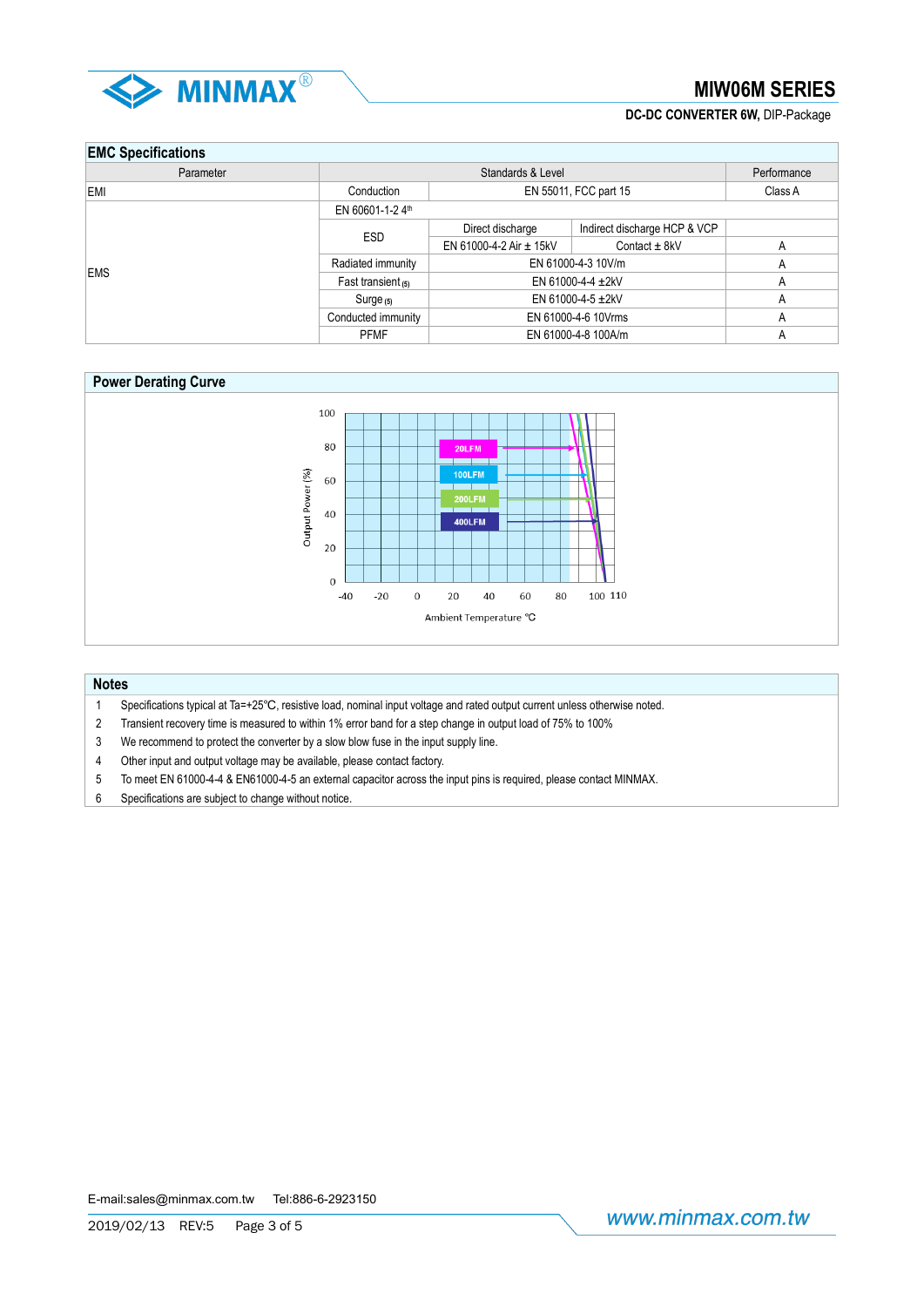

## **DC-DC CONVERTER 6W,** DIP-Package

#### **Package Specifications** Mechanical Dimensions **Pin Connections** Pin Connections Pin Connections Pin Connections Pin | Single Output | Dual Output 12.0 [0.47] **12.0 [0.47]** 1  $+V$ in  $+V$ in 11 No Pin Common 12 | -Vout | No Pin 13 +Vout -Vout **3.8 [0.15]**  $\mathbb{I}$  $\overline{\phantom{a}}$ 15 | No Pin | +Vout  $23$  -Vin -Vin -Vin **0.60 [0.024]** 24 | -Vin | -Vin **1 11 12** 15.22 [0.60] 20.3 [0.80] **15.22 [0.60] 20.3 [0.80]** Bottom View **24 15 13 23 2.0 [0.08] 2.54 [0.10]►**All dimensions in mm (inches) **20.32 [0.80] 5.08 2.54 [0.10] [0.20] ►**Tolerance: X.X±0.5 (X.XX±0.02) **31.8 [1.25]** X.XX±0.25 ( X.XXX±0.01) ► Pin diameter  $\varnothing$  0.5 ±0.05 (0.02±0.002) **Physical Characteristics**

| Case Size     | 31.8x20.3x12.0mm (1.25x0.80x0.47 inches)                      |
|---------------|---------------------------------------------------------------|
| Case Material | Non-Conductive Black Plastic (flammability to UL 94V-0 rated) |
| Pin Material  | <b>Tinned Copper</b>                                          |
| Weight        | 15.5a                                                         |
|               |                                                               |

E-mail:sales@minmax.com.tw Tel:886-6-2923150